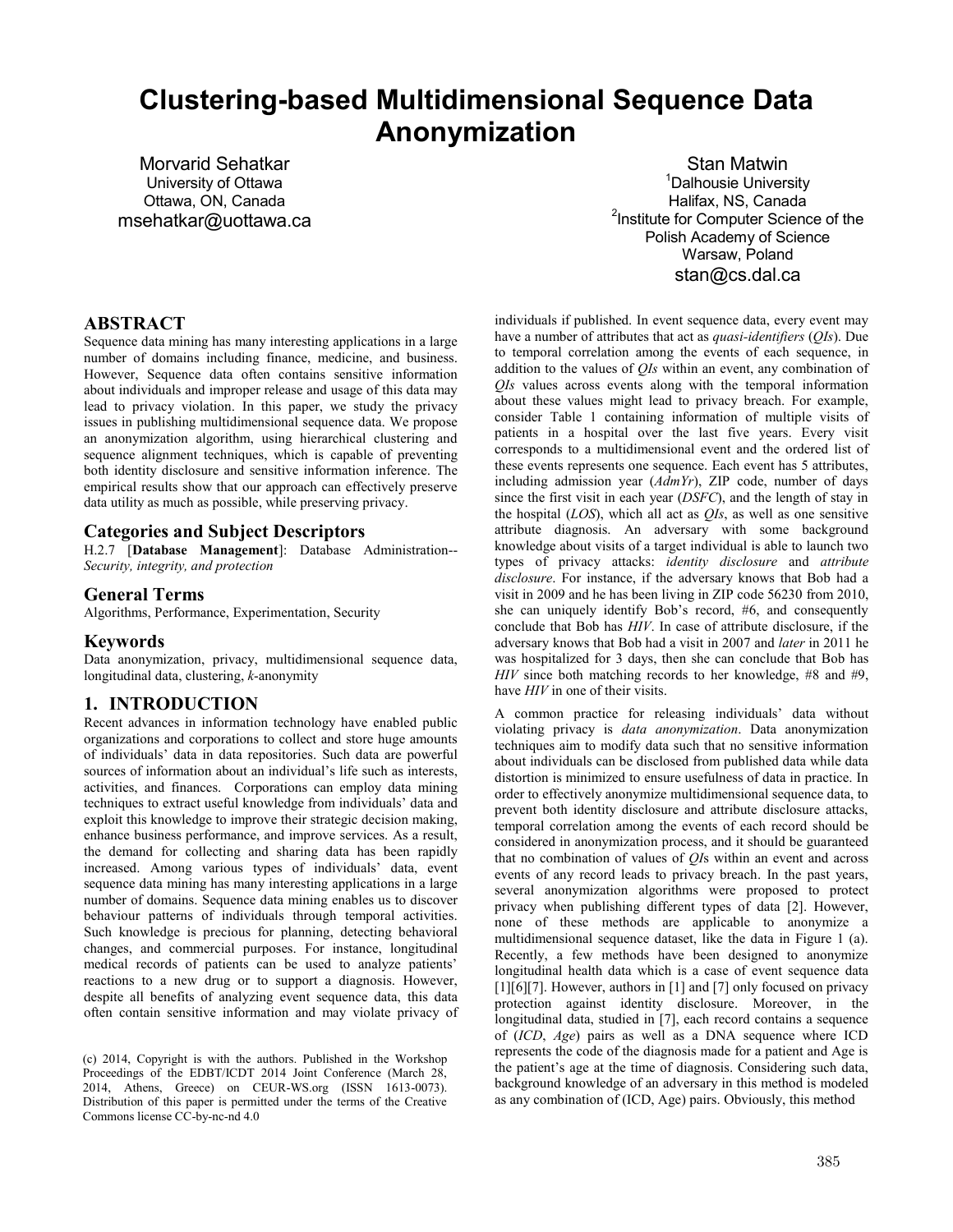| <b>PID</b>     | VID            | AdmYr | ZIP   | <b>DSFC</b>  | LOS            | <b>Disease</b> |
|----------------|----------------|-------|-------|--------------|----------------|----------------|
| 1              | 1              | 2009  | 56117 | $\theta$     | 3              | Hepatitis      |
| $\overline{2}$ | 1              | 2007  | 56103 | $\mathbf{0}$ | $\overline{2}$ | Infection      |
| 3              | 1              | 2008  | 56942 | $\mathbf{0}$ | 1              | Fever          |
| 3              | $\overline{c}$ | 2010  | 56942 | $\mathbf{0}$ | 30             | Infection      |
| 4              | 1              | 2008  | 56107 | $\mathbf{0}$ | 2              | Fever          |
| 4              | $\overline{c}$ | 2010  | 56107 | $\mathbf{0}$ | 35             | Flu            |
| 5              | 1              | 2009  | 56117 | $\mathbf{0}$ | 3              | Fever          |
| 6              | 1              | 2009  | 56103 | $\mathbf{0}$ | 3              | Flu            |
| 6              | $\overline{c}$ | 2009  | 56103 | 10           | $\mathbf{1}$   | Fever          |
| 6              | 3              | 2010  | 56230 | $\mathbf{0}$ | $\overline{c}$ | <b>HIV</b>     |
| 7              | 1              | 2008  | 56072 | $\mathbf{0}$ | 2              | Flu            |
| 8              | 1              | 2007  | 56361 | $\mathbf{0}$ | 30             | Hepatitis      |
| 8              | $\overline{2}$ | 2011  | 56107 | $\mathbf{0}$ | 3              | <b>HIV</b>     |
| 9              | 1              | 2007  | 56230 | $\mathbf{0}$ | 35             | Flu            |
| 9              | $\overline{2}$ | 2011  | 56107 | $\mathbf{0}$ | 3              | <b>HIV</b>     |
| 10             | 1              | 2009  | 56072 | $\mathbf{0}$ | $\overline{c}$ | Flu            |
| 10             | $\overline{c}$ | 2009  | 56103 | 13           | 35             | Fever          |
| 10             | 3              | 2010  | 56043 | $\theta$     | 30             | Infection      |

**Table 1 Patient data of a hospital**

|  | Table 2 Anonymized patient data satisfying (2, 0.5)-privacy |  |  |  |  |
|--|-------------------------------------------------------------|--|--|--|--|
|--|-------------------------------------------------------------|--|--|--|--|

| <b>PID</b>     | VID            | AdmYr       | ZIP     | <b>DSFC</b>  | LOS            | <b>Disease</b> |
|----------------|----------------|-------------|---------|--------------|----------------|----------------|
| 1              | 1              | 2009        | 56117   | $\theta$     | 3              | Hepatitis      |
| $\overline{2}$ | 1              | [2007:2008] | 56***   | $\theta$     | $\overline{c}$ | Infection      |
| 3              | 1              | [2007:2008] | $56***$ | $\mathbf{0}$ | [0:12)         | Fever          |
| 3              | $\overline{2}$ | [2009:2012] | $56***$ | $\theta$     | [0:12)         | Infection      |
| $\overline{4}$ | 1              | [2007:2008] | $56***$ | $\mathbf{0}$ | [0:12)         | Fever          |
| $\overline{4}$ | $\overline{2}$ | [2009:2012] | 56107   | $\theta$     | [0:12)         | Flu            |
| 5              | 1              | 2009        | 56117   | $\theta$     | 3              | Fever          |
| 6              | 1              | 2009        | 56***   | $\theta$     | [0:1)          | Flu            |
| 6              | $\overline{c}$ | 2009        | 56103   | [1:2)        | [0:12)         | Fever          |
| 6              | 3              | 2010        | $56***$ | $\mathbf{0}$ | [0:12)         | <b>HIV</b>     |
| $\overline{7}$ | 1              | [2007:2008] | $56***$ | $\mathbf{0}$ | $\overline{c}$ | Flu            |
| 8              | 1              | [2007:2008] | $56***$ | $\mathbf{0}$ | [0:12)         | Hepatitis      |
| 8              | $\overline{2}$ | [2009:2012] | 56107   | $\mathbf{0}$ | [0:12)         | <b>HIV</b>     |
| 9              | 1              | [2007:2008] | 56***   | $\mathbf{0}$ | [0:12)         | Flu            |
| 9              | $\overline{2}$ | [2009:2012] | $56***$ | $\mathbf{0}$ | [0:12)         | <b>HIV</b>     |
| 10             | 1              | 2009        | $56***$ | $\theta$     | [0:1)          | Flu            |
| 10             | $\overline{2}$ | 2009        | 56103   | [1:2)        | [0:12)         | Fever          |
| 10             | 3              | 2010        | 56***   | $\theta$     | [0:12)         | Infection      |





**Figure 1 Generalization hierarchy for (a) AdmYr (b) DSFC and LOS in terms of number of weeks (c) ZIP**

is limited to two *QIs* and fails to consider the multidimensionality of events in our problem. In [1] it is assumed that adversaries would not have any information about co-occurrence of values of quasi-identifiers in one event as well as the order of events of a target individual. As a result this work fails to model all potential background knowledge of adversaries. The proposed method in [6] prevents both identity disclosure and attributes disclosure; however knowledge of adversaries is assumed to be limited to at most *p* values of quasi-identifiers. Although this assumption decreases information loss, determining the appropriate value of *p* is not trivial. As a result the adequate level of privacy protection may not be achieved. In this paper, we define a new privacy model called (*k*,*c*)-*privacy* to anonymize multidimensional sequence data to prevent identity disclosure and attribute disclosure. This privacy model ensures that every combination of values of *QI*s within an event and across events of any sequence is shared by at least *k* sequences, and the probability of inferring any sensitive value is at most *c*. We achieve  $(k, c)$ -privacy by presenting an anonymization algorithm based on *hierarchical agglomerative clustering* [4] and *sequence alignment* [5] techniques. We assume that the purpose of data publication is unknown and so our algorithm anonymizes data by minimizing overall data distortion. Table 2 shows an anonymized version of the data in Figure 1(a) satisfying (2, 0.5)-*privacy* using generalization hierarchies in Figure 1.

#### **2. PROBLEM DEFINITION**

In this section we present the framework which forms the basis of our anonymization methodology. Specifically, we describe the privacy model and the utility measure.

#### **2.1 Privacy Model**

Suppose a data holder wants to share its multidimensional sequence data for public use. Let  $A = \{A_1, A_2, ..., A_n\}$  be a set of attributes and  $\Delta = {\Delta_1, \Delta_2, ..., \Delta_n}$  be the corresponding attribute domains. Each  $A<sub>z</sub>$  is either a categorical or a numerical attribute. Also assume there is one sensitive attribute  $\psi$  with the domain values  $\Delta_{\psi} = \{s_1, ..., s_l\}$ . A multidimensional sequence dataset *D* is a collection of records of the form (*SID*, *S*), where *SID* is a unique id for every individual and *S* is an ordered list of multidimensional events, denoted by  $S = \langle e_1, e_2, ..., e_m \rangle$ . Each event *e* has the form  $(EID, a<sub>1</sub>, a<sub>2</sub>, ..., a<sub>n</sub>, s)$  where *EID* is the event's id,  $a<sub>z</sub>$  is a domain value of  $A_z$ ,  $a_z \in \Delta_z$ , and *s* is a value of the sensitive attribute  $\psi$ ,  $s \in \Delta_{\psi}$ . Events of every sequence *S* are ordered with respect to temporal information of one of the attributes  $A_z \in \{A_1, A_2, ..., A_n\}$ . We refer to the value of the  $z^{th}$  QI attribute of the  $j^{th}$  event of the sequence  $S_i$  by  $e_{ij}(z)$  and the value of the sensitive attribute  $\psi$  in the *j*<sup>th</sup> event of the sequence  $S_i$  is denoted by  $e_{ij}(\psi)$ . A subset of attributes  $\{A_1, A_2, ..., A_n\}$  is assumed to be publicly available, so they act as quasi-identifiers,  $QIs \subseteq \{A_1, A_2, ..., A_n\}$ . The values of the sensitive attribute are naturally private. We assume an adversary who knows that the record of a target individual exists in a released multidimensional sequence dataset. She also has some background knowledge about the sequential events of a target individual, i.e. the values of some *QIs* as well as the order of these values in some of the events of an individual's sequence. Armed with this knowledge, the adversary seeks to find some *matching* records to her background knowledge in the released data. If the number of such records is not "sufficiently" large or the percentage of sequences among these records containing a common sensitive value  $\sigma$  is high, the adversary may infer some sensitive information about the individual. Since adversaries'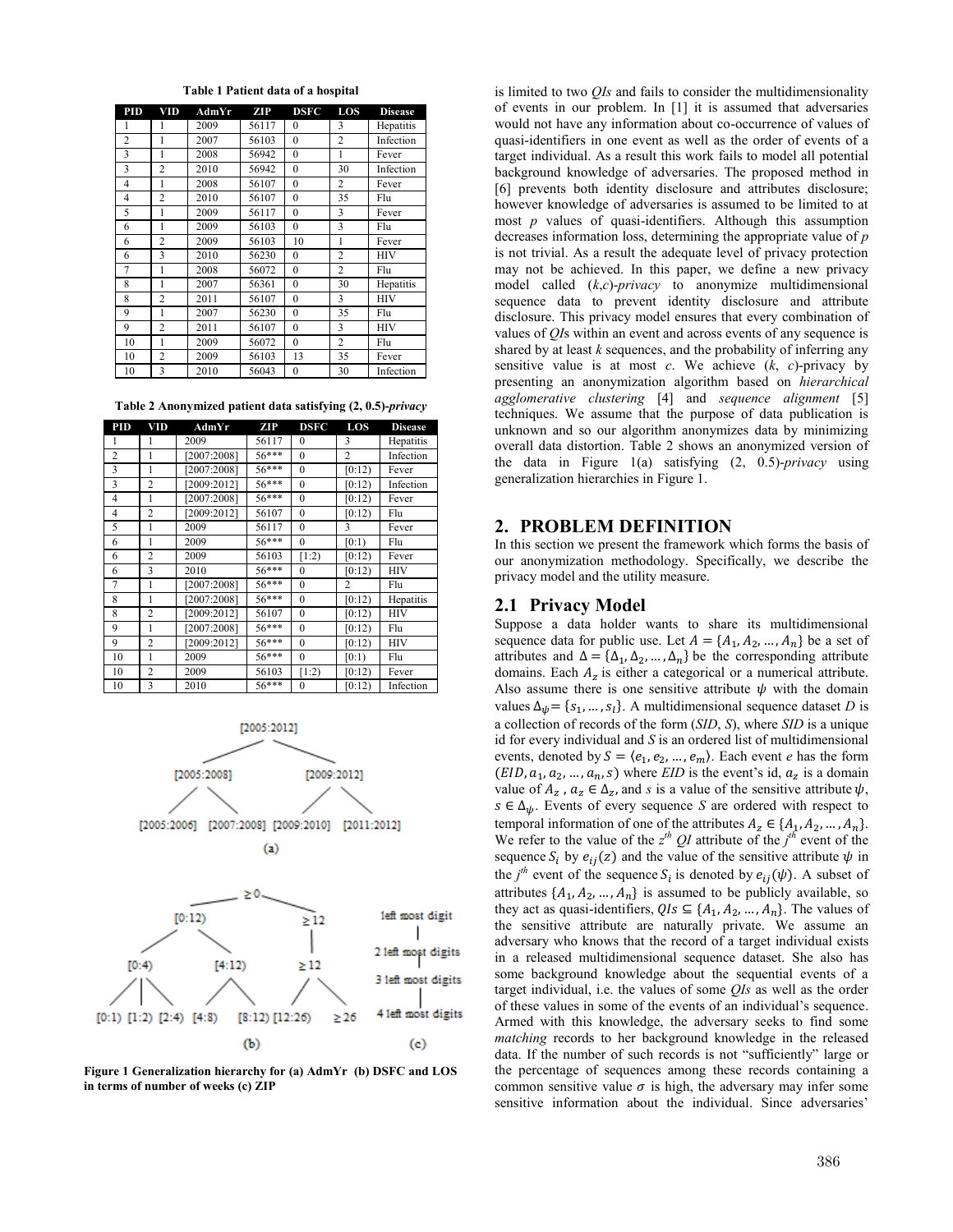knowledge is assumed to be in the form of any combination of *QIs'* values, the worst-case scenario would be an adversary knowing the values of *all QIs'* in *all* events of a target individual. Therefore, to protect privacy of individuals the privacy model should ensure that every sequence in the released data is linked to a sufficiently large number of other sequences and the percentage of sequences with the same sensitive value in every group of indistinguishable sequences is not too high. However, the latter case may not need to be satisfied for every value of the sensitive attribute. More precisely, if some values of the sensitive attribute have less degree of sensitivity and do not need to be kept private, then we do not need to be worried about these values being too frequent in a group. For example, in the context of publishing medical data, it might be allowed to disclose the value "flu" for the sensitive attribute disease. To effectively handle these cases, we define a set  $\Omega \subseteq \psi$ , called *highly-sensitive* set, which contains those values of the sensitive attribute ψ which have a high degree of sensitivity. In the presence of this set, our privacy model must ensure that the frequency of sequences which have at least one of the values in  $\Omega$  in some of their events is not too high in any group of indistinguishable sequences. This brings us to the following definition.

DEFINITION 1 ((*k*, *c*)-privacy). Given anonymity threshold  $k \geq 2$ , and confidence threshold  $c \in (0,1]$ , a multidimensional sequence dataset *D* satisfies  $(k, c)$ -privacy if *i*) each sequence in *D* is indistinguishable from at least *k-1* other sequences with respect to any combination of *QIs* and *ii*) the probability of inferring any high sensitive value in any group of indistinguishable sequences is at most *c*.

#### **2.2 Information Loss**

We employ generalization and suppression on the values of *QIs* to modify data and form clusters. This anonymization process incurs information loss because some original values of *QIs* in every sequence are either replaced with less specific values or are totally removed. In order to preserve data utility for data mining tasks, we should ensure that anonymization cost is minimized. We consider the scenario where the data analysis task is unknown at the time of data publication. So, our goal is to anonymize a multidimensional sequence data to satisfy (*k*,*c*)-privacy while preserving data utility as much as possible. Let *D\** be an anonymization of the multidimensional sequence data *D*. *D\** corresponds to a set of clusters  $C = \{C_1, C_2, \ldots, C_p\}$  which is a clustering of sequences in *D*. All sequences in a given cluster  $C_i$ are anonymized together. We define the amount of information loss incurred by anonymizing *D* to *D\** as

$$
IL(D, D^*) = \frac{1}{|D|} \sum_{j=1}^{p} IL(C_j)
$$
 (1)

where  $IL(C_i)$  is the information loss of the cluster  $C_i$ , which is defined as the sum of information loss of anonymizing every sequence *S* in *Cj*:

$$
IL(C) = \sum_{i=1}^{|C|} IL(S_i, S_i^*)
$$
 (2)

where  $|C|$  is the number of sequences in the cluster  $C$ , and  $IL(S, S^*)$  is the information loss of anonymizing the sequence *S* to the sequence *S*\* .

Each sequence is anonymized by generalizing or suppressing some of the *QIs'* values in some of its events. So, we define information loss of a sequence based on the information loss of its events. Let *H* be generalization hierarchy of the attribute *A*. We use the *Loss Metric* (*LM*) measure [3] to capture the amount of information loss incurred by generalizing the value *a* of the attribute  $A$  to one of its ancestors  $\hat{a}$ , with respect to  $H$ :

$$
IL(a, \hat{a}) = \frac{|L(\hat{a})| - |L(a)|}{|\Delta_A|} \tag{3}
$$

where  $|\mathcal{L}(x)|$  is the number of leaves in the subtree rooted at *x*. The information loss of each event *e* is then defined as

$$
IL(e, e^*) = \sum_{n=1}^{|QI|} IL(e(n), e^*(n))
$$
 (4)

where  $e^*$  is the ancestor of the event  $e$ ,  $e(n)$  is the value of  $n^{th}$  *OI* of the event *e* and  $e^*(n)$  is its corresponding value in the event  $e^*$ .

Hence, the information loss incurred by anonymizing each sequence is as follows:

$$
IL(S, S^*) = \sum_{m=1}^{|S|} IL(e_m, e_m^*)
$$
 (5)

# **3. ANONYMIZATION ALGORITHM**

We propose a bottom-up anonymization algorithm based on hierarchical agglomerative clustering. The general idea is to anonymize data by starting with the trivial clustering that consists of singleton clusters and then keep merging the two closest clusters, until all clusters satisfy privacy constraints based on  $(k, c)$ -privacy model. A key factor in any clustering algorithm is the distance measure. In order to minimize the overall data distortion due to anonymization, we define the distance between two given clusters as the change in information loss when we merge the clusters:

$$
dist(X,Y) = IL(X \cup Y) - IL(X) - IL(Y) \tag{6}
$$

where  $IL(X \cup Y)$  is the information loss of the merged cluster, and  $IL(X)$  and  $IL(Y)$  are information loss of clusters *X* and *Y* before merge, respectively.

We assume that every cluster has a representative sequence which is the result of anonymizing all contained sequences. The distance between two clusters is calculated based on the information loss of anonymizing their representatives, and the clusters with the smallest distance are chosen to be merged. In general, two representative sequences have different number of events. So, the anonymization of these sequences can be seen as the problem of finding a matching between the events of these sequences, using generalization and suppression, such that the anonymization cost is minimized. The following definition expresses the information loss of a merged cluster based on the information loss of anonymizing representatives of two clusters which are being merged to their best matching.

DEFINITION 2. Let  $\ddot{X}$  and  $\ddot{Y}$  be representative sequences of clusters  $X$  and  $Y$  and  $M_{XY}$  be their best matching. Then the information loss of the merged cluster  $X \cup Y$  is define as

$$
IL(X \cup Y) = |X| \cdot IL(\ddot{X}, M_{X,Y}) + |Y| \cdot IL(\dddot{Y}, M_{X,Y})
$$
(7)

where IL $(X, M_{X,Y})$  and IL $(Y, M_{X,Y})$  are information loss of anonymizing representative sequences  $\ddot{X}$  and  $\ddot{Y}$  to their best matching sequence  $M_{XY}$ .

Finding the best matching between two sequences is a *sequence alignment* problem. The basic principle underlying sequence alignment methods is to measure the effort it takes, in terms of specific operations, to make sequences equal. One of the most common approaches for sequence alignment is *dynamic programming*. Dynamic programming is an advanced algorithmic technique that solves optimization problems from the bottom up by finding optimal solutions to subproblems. Inspired by [7], we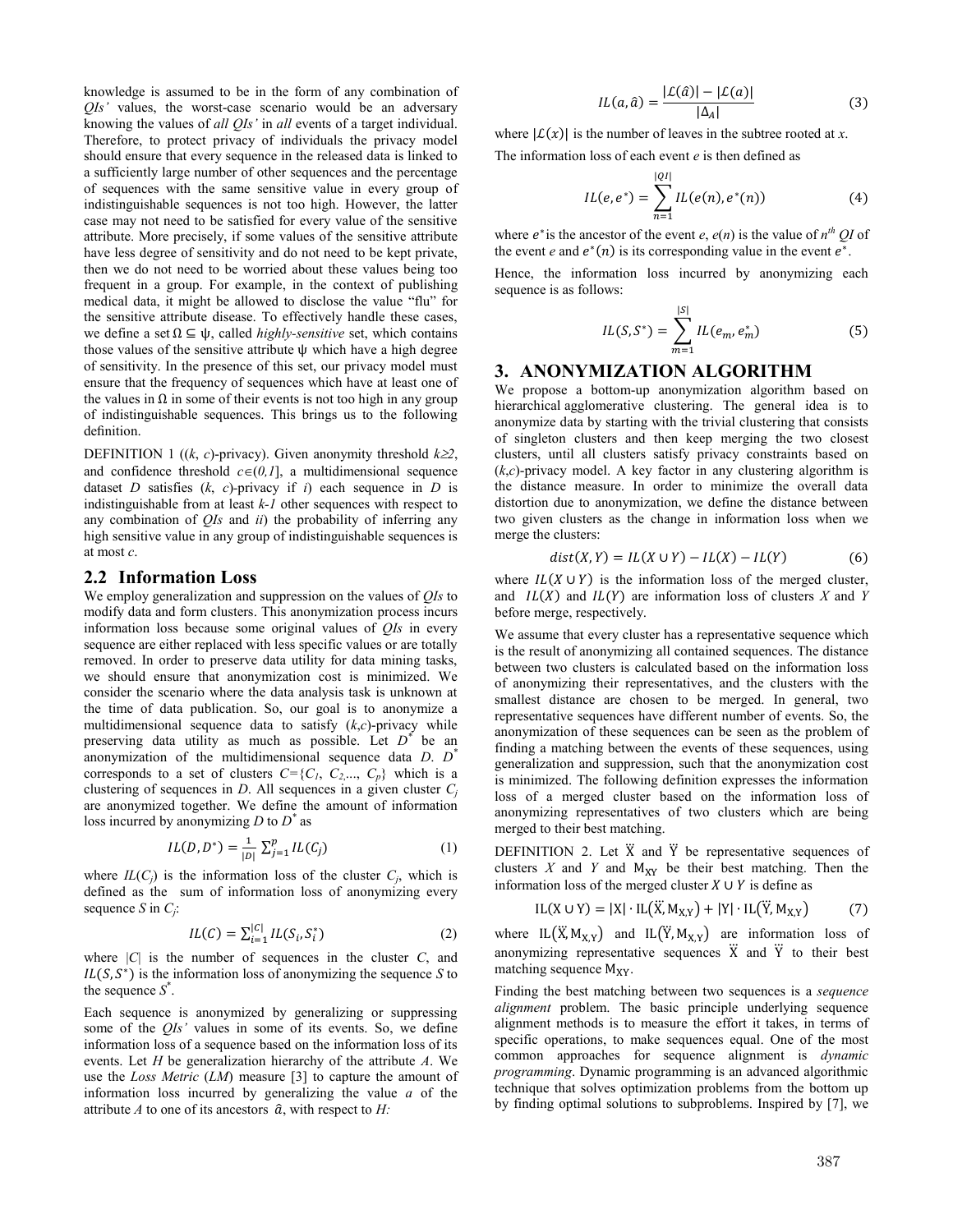employ dynamic programming to align representatives of clusters with the goal of minimizing anonymization cost. The operations which we use to align (anonymize) two sequences are generalization and suppression. If two values of the attribute  $q \in QI$  are identical, their generalization is equal to the values themselves; otherwise both values are replaced with their *lowest common ancestor* (*LCA*) which is the lowest node in the generalization hierarchy  $H_A$  that is an ancestor of both  $v$  and  $w$ . Given sequences  $\ddot{X} = \{x_1, x_2, ..., x_l\}$  and  $\ddot{Y} = \{y_1, y_2, ..., y_t\}$  as the representatives of two clusters, the optimal alignment of these two sequences is the alignment which incurs minimum information loss considering all  $QIs$ . We have three cases for aligning  $\ddot{X}$  and  $\ddot{Y}$ : *1*) aligning  $\{x_1, x_2, ..., x_{l-1}\}\$  and  $\{y_1, y_2, ..., y_{t-1}\}\$ , and generalizing  $x_1$  and  $y_t$ , which means replacing every *QI* value in  $x_1$  and its corresponding  $QI$  value in  $y_t$  with their  $LCA$ , 2) aligning  ${x_1, x_2, ..., x_{l-1}}$  and  ${y_1, y_2, ..., y_t}$ , and suppressing  $x_l$ , 3) aligning  $\{x_1, x_2, ..., x_l\}$  and  $\{y_1, y_2, ..., y_{t-1}\}$ , and suppressing  $y_t$ .

For every  $q \in QI$  we create a score matrix to store the cost of all sub-problems for aligning two one-dimensional sequences resulted from projecting sequences  $\ddot{X}$  and  $\ddot{Y}$  on  $q$ . Each of these solutions have an anonymization cost and our objective is to find the best alignment with minimum information loss. The cost of each solution is calculated as the sum of its cost for every  $q \in OI$ . Besides the score matrices, we assume a *move* matrix *M* where each cell *M*[*i, j*] contains the operation which is chosen to align the sequence prefix  $x_1, x_2, ..., x_i$  and the sequence prefix  $y_1, y_2, ..., y_j$ . To build the sequence  $M_{X,Y}$  which is the result of best alignment of sequences  $\ddot{X}$  and  $\ddot{Y}$ , we do a "traceback" on matrix *M* from cell  $M[l+1,t+1]$  to cell  $M[0,0]$ .

Our clustering algorithm *clustering based multidimensional sequence data anonymizer* (*CBMSA*) is based on agglomerative hierarchical clustering. We start with the trivial case of singleton clusters and iteratively merge two closest clusters which are determined by applying our multidimensional sequence alignment algorithm. Once, a cluster satisfies (*k,c*)-privacy, it will not be merged anymore. In order to reduce information loss, our preference is to merge two closest clusters which do not violate the confidence constraint of (*k,c*)-privacy model when being merged. When we merge two clusters *X* and *Y* with representative sequences  $\ddot{X}$  and  $\ddot{Y}$ , all sequences in clusters  $X$  and  $Y$  are anonymized with respect to  $M_{X,Y}$ . This means that those events which are suppressed in X and Y based on the best alignment result are suppressed in all sequences in clusters *X* and *Y*, respectively. The remaining events of every sequence are then replaced with their corresponding events in  $M_{XY}$ . However, since we only apply generalization on *QI* values, the values of sensitive attribute in these events remain unchanged. Since our goal is to build clusters which satisfy (*k*,*c*)-privacy, for every cluster we should check if it contains at least *k* sequences and if the frequency of sequences which have at least one event with a high sensitive value is not greater than *c*. When we merge two clusters *X* and *Y*, the size of the new cluster is simply the sum of the number of sequences in *X* and *Y*. For the diversity check, we should count the number of sequences which have at least one event with a high sensitive value. In order to efficiently count these sequences, for every cluster we use a data structure, denoted by *HighSensList*, to keep track of these sequences. When we merge two clusters *X* and *Y*, the number of sequences with high sensitive value in *X* or *Y* may decrease. This is due to the fact that some events may be suppressed in sequences of cluster *X* or *Y*. If the events which are suppressed in a sequence are the only ones which contain high sensitive value, then this sequence will not

contain any high sensitive value after applying suppression. So it should be removed from *HighSensList* of the cluster where it is consist of. So, after applying anonymization on sequences of clusters *X* and *Y*, we first update *HighSensList* of these clusters and then merge two *HighSensLists* to build the *HighSensList* of the new merged cluster. We keep merging clusters till no more than one cluster left. If the remained cluster does not satisfy privacy constraints, we remove all sequences contained in this cluster from data.

# **4. EXPERIMENTS**

In this section, our goal is to evaluate the performance of our proposed anonymization algorithm in terms of information loss calculated based on Equation 1 as well as scalability by varying the anonymity threshold *k* and the confidence threshold *c*. We developed a data generator to generate synthetic multidimensional sequence data inspired from the Heritage Health Prize (*HHP*) claims data set<sup>1</sup>. In [2], anonymization of the  $HHP$  claims dataset is studied in order to prevent identity disclosure attacks. Authors identified 6 *QIs* for the claims dataset among which we selected two attributes *days since first claim in each year* (*DSFC*) and *length of stay* (*LOS*). We did not include attributes *diagnosis* and *CPTCode2* since these attributes are sensitive attributes in the framework of our study. Also, we disregarded attributes *place of service* and *specialty* due to not accessing to their possible original values in the *HHP* data. Instead, for each claim we included two other *QI* attributes, i.e. *ZIP code* of patients due to the fact that this information is often updated at every visit and the year in which a claim took place (*AdmYr*). We generated multiple synthetic datasets by varying the number of sequences, average number of events per sequence (3,5, and 10), and number of *QI*s per event (2, 3, and 4). For every set of data characteristics, we generated 10 datasets, evaluated their performance in terms of information loss, and took the average of information loss of 10 datasets in each set. We implemented our algorithms in Java and conducted experiments on a 1.80 GHz Intel core i5 PC with 8 GB RAM. To illustrate the benefits of our proposed multidimensional sequence alignment method, we also developed a baseline algorithm which does not use dynamic programming. If two sequences *X* and *Y* are of the same size, the baseline algorithm simply applies generalization to every event of two sequences. Otherwise, it first randomly suppresses  $n = abs(|X| - |Y|)$  events in the longer sequence and then generalizes every remaining events in two sequences. In the first set of experiments, we evaluate the information loss *IL* by varying the value of the anonymity threshold *k* while keeping the confidence threshold *c* fixed. Figure 2 shows the *IL* for two datasets of size 1000 and 10000 with the average number of events 5 and three *QIs* with anonymity threshold  $5 \le k \le 50$  and a fixed confidence threshold c = 0.7. As *k* increases, *IL* increases for both algorithms. This illustrates the trade-off between privacy and data utility. In other words, as *k* increases, higher level of privacy protection is required to keep the probability of re-identifying a target individual or inferring sensitive information about a target individual fairly low. Therefore, more data distortion occurs. Also, comparing the information loss of our anonymization algorithm based on dynamic programming with the baseline algorithm depicts the benefits of our method. In the second set of experiments we change *c* from 0.5 to 0.9 for the fix value  $k = 5$ . This setting allows us to measure the performance of our anonymization

 $\overline{a}$ 

<sup>1</sup> http://www.heritagehealthprize.com/c/hhp/data

<sup>2</sup> Current Procedural Terminology Code